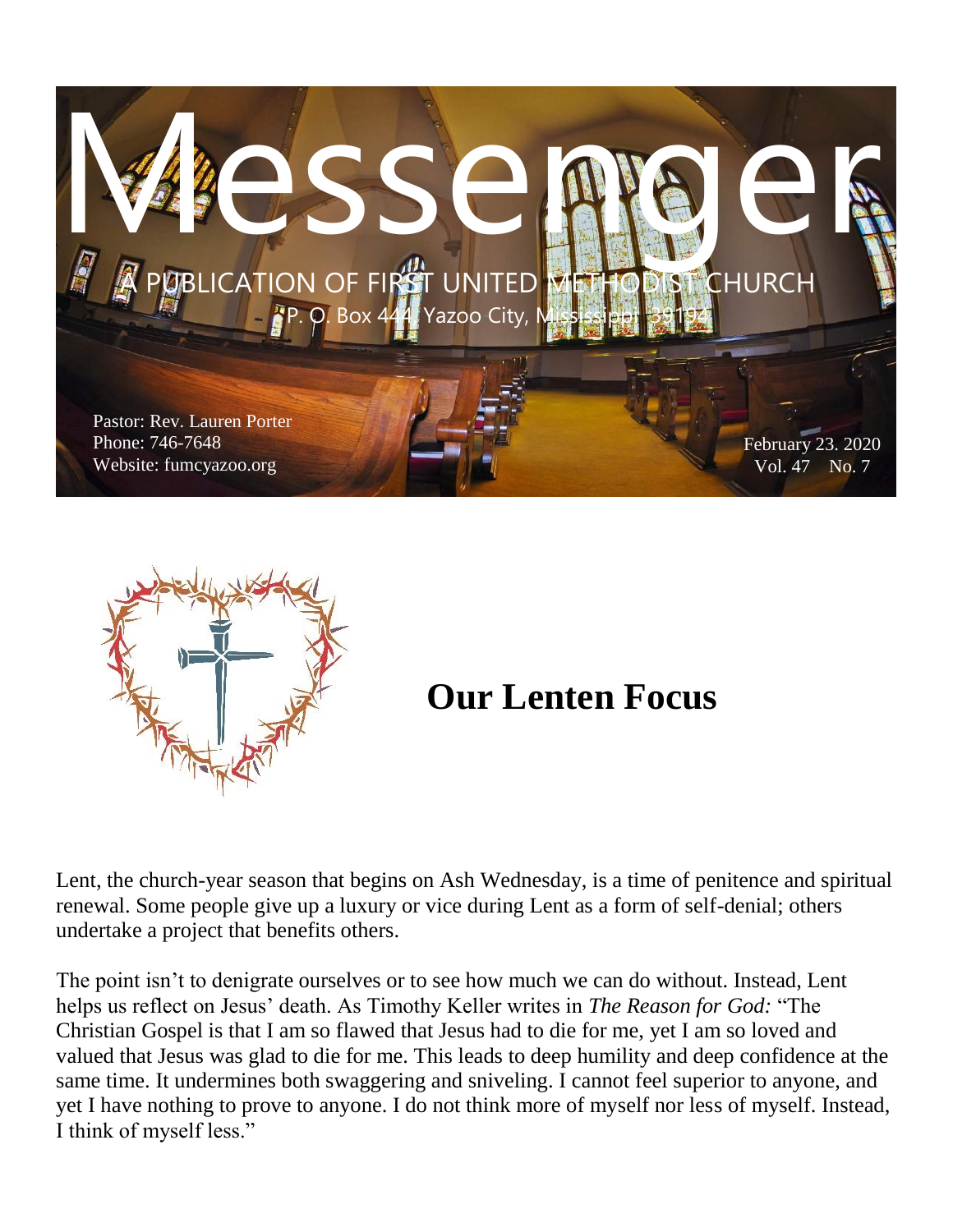

#### **SUNDAY, FEBRUARY 23**

 9:00 a.m. Come AZ U R Service 9:50 a.m. Sunday School 11:00 a.m. Traditional Service 5:00 p.m. Planet 456 6:00 p.m. Adult Bible Study 6:00 p.m. Snack Supper 6:30 p.m. Youth **MONDAY, FEBRUARY 24** 9-12 noon Methodist Market 6:00 p.m. Ladies Bible Study/Millie's **TUESDAY, FEBRUARY 25** 6:00 p.m. Emmaus Meeting **WEDNESDAY, FEBRUARY 26** 3-4:15 p.m. Hiskidz Choir 4:30 p.m. Handbell Choir 5:30 p.m. In the Hands of God/Prayer Meeting **6:00 p.m. Ash Wednesday Service** 6:30 p.m. Chancel Choir **SATURDAY, FEBRUARY 29** 9-12 noon Methodist Market



 $\sim$   $\sim$   $\sim$   $\sim$ 

- 23. Angie Kyle
- 24. Debra Batton
- 26. Kathryn Lafferty, Wanda Simmons
- 27. Melanie Yates

24. Mr. & Mrs. Marty Pender 27. Mr. & Mrs. Denson Thomas

Did you know that Operation Christmas Child has a plan to share the Gospel of Jesus with all unreached people groups with in the next 10 years? Your local OCC area team wants to share that vision with you at an exciting event to be held very soon. Come celebrate what God has already done, and see the vision He has given us for the future. Let us know if you are planning to attend.

February 29,2020@10am Parkview Church of God. 1750 Ms Hwy 16 Yazoo City



RSVP to Lee Ann Allison AC Lee\_ann@bellsouth.net



 Wednesday, February 26, is Ash Wednesday. There will be a short service in the sanctuary at 6 p.m. We hope you will join us in this brief time of worship.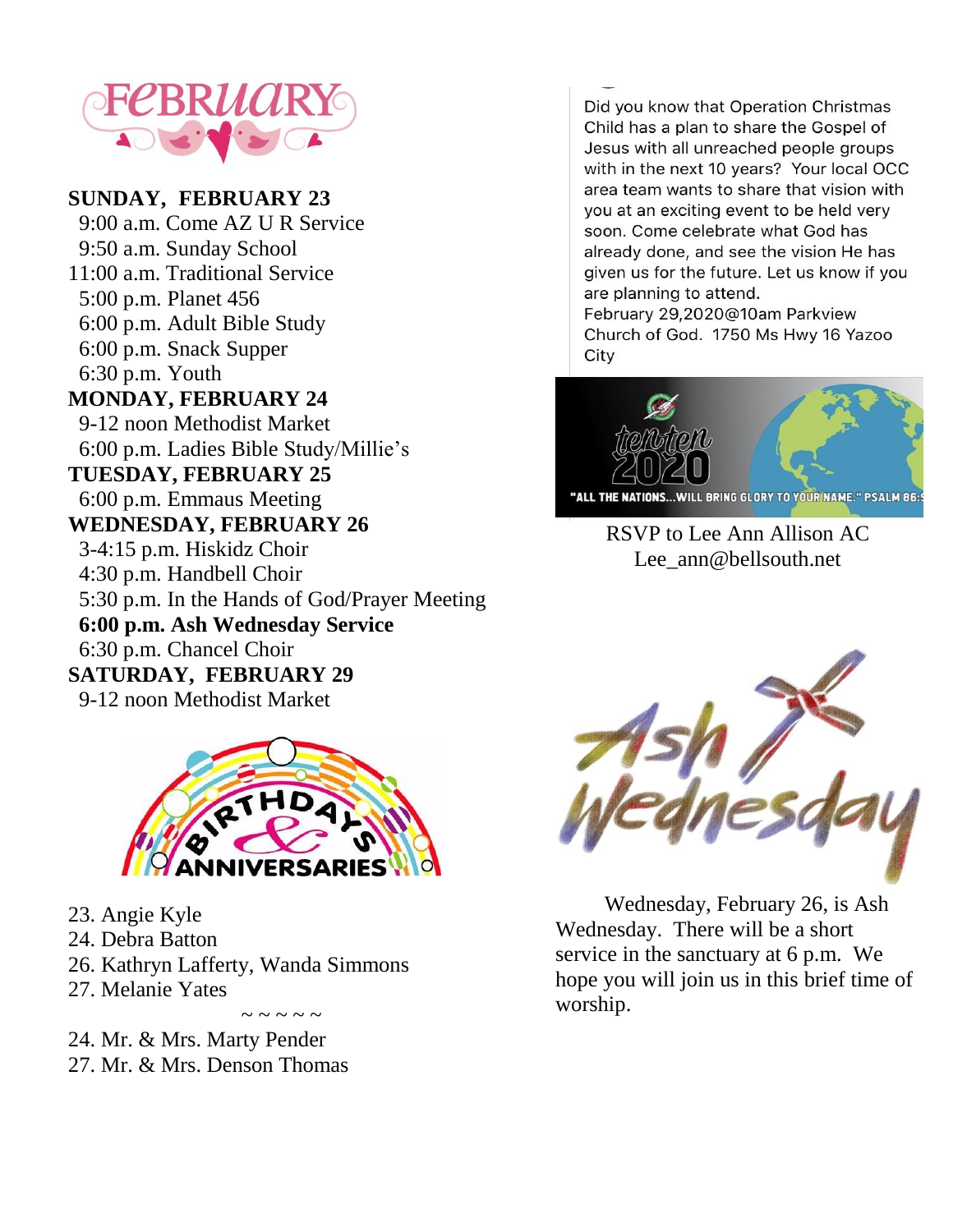Solid ound

# **Solid Ground Youth**

 As we wrap up this month in our Fathom Series, *The Teachings of Jesus,* we will complete our final lesson "Gather around the Table." This lesson takes us through times in the Bible when Jesus shared meals with others. Wrapping up this month, we must remind ourselves that Jesus taught many things, but He wants us to love others. In fact, He commands us to. Not just when it is convenient, not just specific family and friends. We are called to love everyone!

## **Sunday Night Youth**

 This week in Sunday night youth group, we will continue with our Bible study series, *The Twelve Outlaws.* As we take a closer look at Jesus' apostles, and why they were "WANTED" by Christ, we will study them as individuals. Last week, we talked about Phillip. This week we will learn about Bartholomew.

## **Wednesday Night Small Group**

 Wednesday night small group has been a little crazy with all the weather, but we are still in our Study, *What Do You Allow to Define You?* This week we will catch up on the lesson, *Identity and Purpose.* We all have a purpose in life. We do not always immediately see that purpose, but God has a plan for each of us. In this lesson, we will look at Paul/Saul. Before he found Christ, his life was headed in a different direction. What do you see as your direction?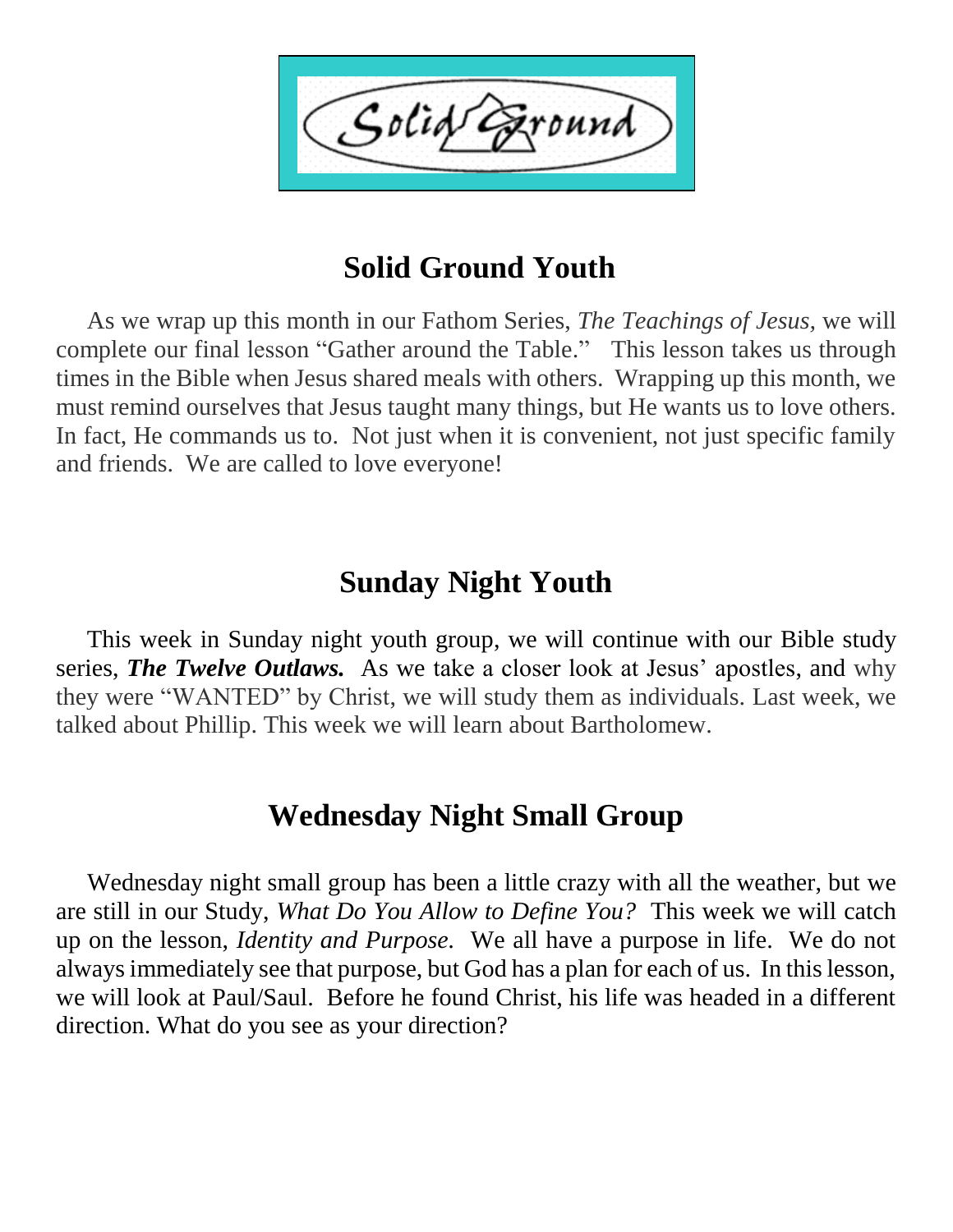



"He did what was right in the Lord's eyes."

2 Kings 22:2



 This week is our last Sunday on our lessons about Old Testament leaders of the Bible. This Sunday we will be talking about King Josiah. Josiah became King at the age of 8 years old!!! Josiah did what God asked of him. He urged people to be faithful to God. Even though he was a young child, God still used him.



 This week in Bible study, we will continue with lesson two in our new study, *Defined, Who God Says You Are*. This lesson is *Transformed by the Gospel.* In this lesson, we will be talking about the transformation of Saul to Paul, and we will hear more about his story.